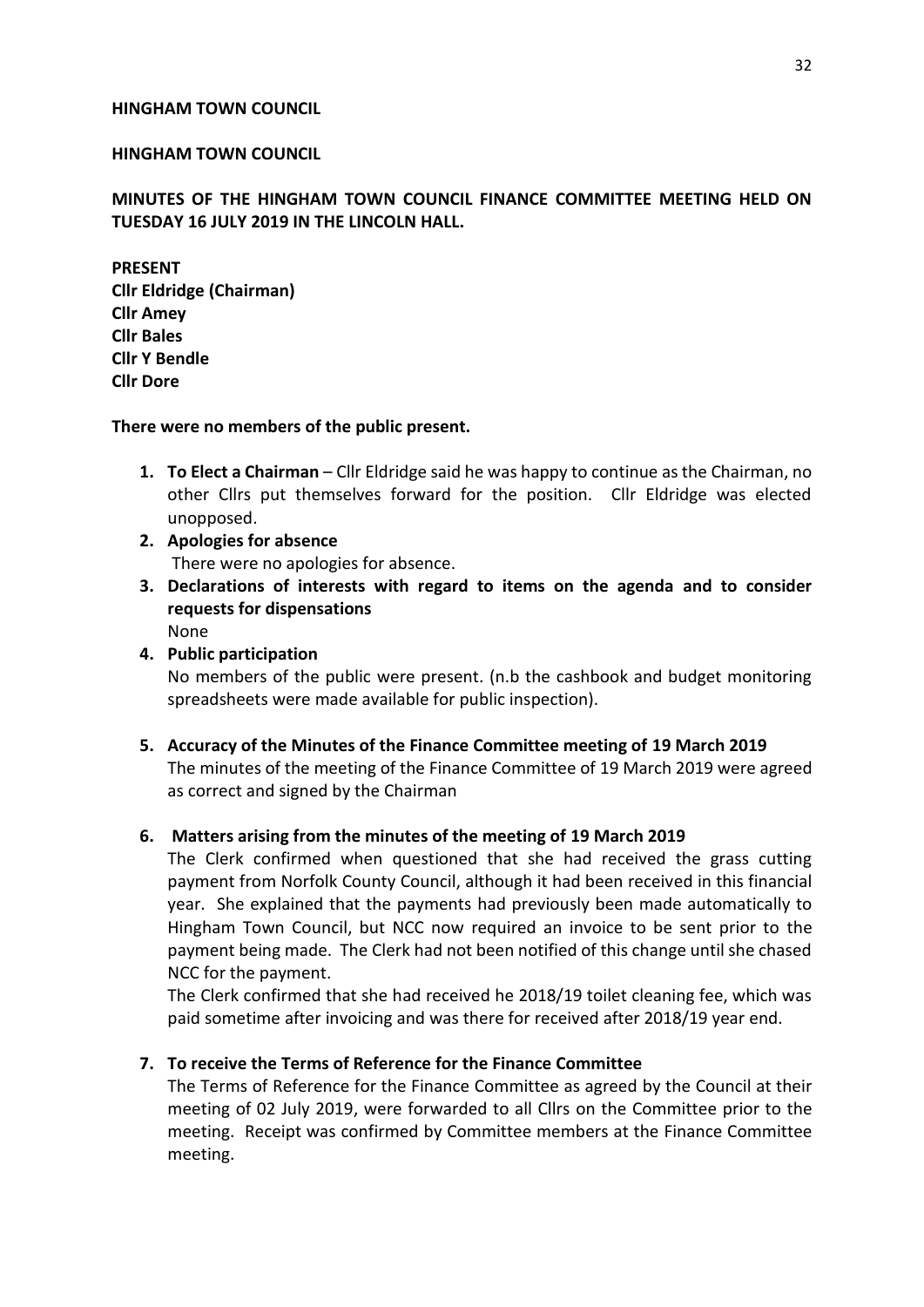## 8. To undertake a review of the budget April – June 2019 (see appendix A)

The Clerk had prepared a spreadsheets showing amounts spent in £'s and also as a percentage of the allocated budget for each item. The clerk confirmed that the wages for the Handyman position and the toilet cleaning would need to remain separate, she also confirmed that toilet costs (2019/20) would be plotted against the commuted sum received from South Norfolk Council following the transfer of the toilets, and future budget setting would need to start to incorporate these costs into the amount requested from the precept.

# **9. To discuss and agree the reserve figures (following financial year 2018/19) (see Appendix B)**

The clerk explained that, of the reserves held at year end 31 March 2019, some money was "ring-fenced" for specific purposes (as highlighted in pink in Appendix B)

She had allocated the remainder under the items listed in the reserves policy, taking into account the reserve figure from the previous year, overspends/underspends in 2018/19 and the likely costs involved with regard to certain scenarios/work required, such as repairs to the church wall, skate park surface, resurfacing of cemetery/churchyard driveways/paths and adequate funds to provide staff cover (for 6 months) for both members of staff if required.

The Clerks also advised that she had omitted a figure for the toilets in the reserves, but this should be added after 1 year's running costs for the toilet could be quantified. It was agreed to allocate the reserves as per the Clerks suggested figures The Chairman thanked the Clerk for her hard work in preparing the reserve figures.

| cheque<br>number |              |                                                                            |                               |                            | VAT     |  |  |
|------------------|--------------|----------------------------------------------------------------------------|-------------------------------|----------------------------|---------|--|--|
|                  |              | <b>ACCOUNTS FOR PAYMENT 16 July 2019</b><br><b>PAYEE</b><br><b>DETAILS</b> |                               |                            |         |  |  |
| 103967           | <b>TOTAL</b> |                                                                            |                               |                            |         |  |  |
|                  | £            | 896.84                                                                     | D RAMM                        | WAGES (879.36)             |         |  |  |
|                  |              |                                                                            |                               | <b>BINBAGS (3.98)</b>      | £0.66   |  |  |
|                  |              |                                                                            |                               | CLEANING PRODUCTS(13.50)   | £0.58   |  |  |
| 103968           | £            | 871.44                                                                     | A DOE                         | WAGES                      |         |  |  |
| 103969           | £            | 617.77                                                                     | <b>EON</b>                    | <b>STREET LIGHT ENERGY</b> | 102.96  |  |  |
| 103970           | £            | 294.19                                                                     | K AND M LIGHTING SERVICES LTD | MAINTENANCE CONTRACT       | 49.03   |  |  |
| D/DEBIT          | £            | 66.09                                                                      | <b>NEST</b>                   | <b>PENSION</b>             |         |  |  |
| 103971           | £            | 11.94                                                                      | <b>ANGLIAN WATER BUSINESS</b> | ATTLEBOROUGH RD            |         |  |  |
| 103972           | £            | 14.73                                                                      | ANGLIAN WATER BUSINESS        | <b>FAIRLAND</b>            |         |  |  |
| 103973           | £            | 673.00                                                                     | SPIRE SOLICITORS LLP          | <b>TOILET TRANSFER</b>     | 150.00  |  |  |
| 103974           | £            | 86.14                                                                      | <b>EUROFFICE</b>              | <b>TOILET PAPER/SOAP</b>   | 14.36   |  |  |
| 103975           | £            | 1,767.90                                                                   | ZURICH                        | <b>INSURANCE RENEWAL</b>   |         |  |  |
|                  |              |                                                                            |                               |                            |         |  |  |
|                  | £            | 5,300.04                                                                   | <b>TOTAL</b>                  | <b>TOTAL VAT</b>           | £317.59 |  |  |

### **10. To agree the Accounts for Payment**

The accounts for payment were agreed as below an the cheques were signed

### **11. To undertake the internal financial check April – June 2019**

A random sample of transactions were cross referenced – between the cashbook, paying in book, cheque book, minutes, receipt book and invoices. The Clerk clarified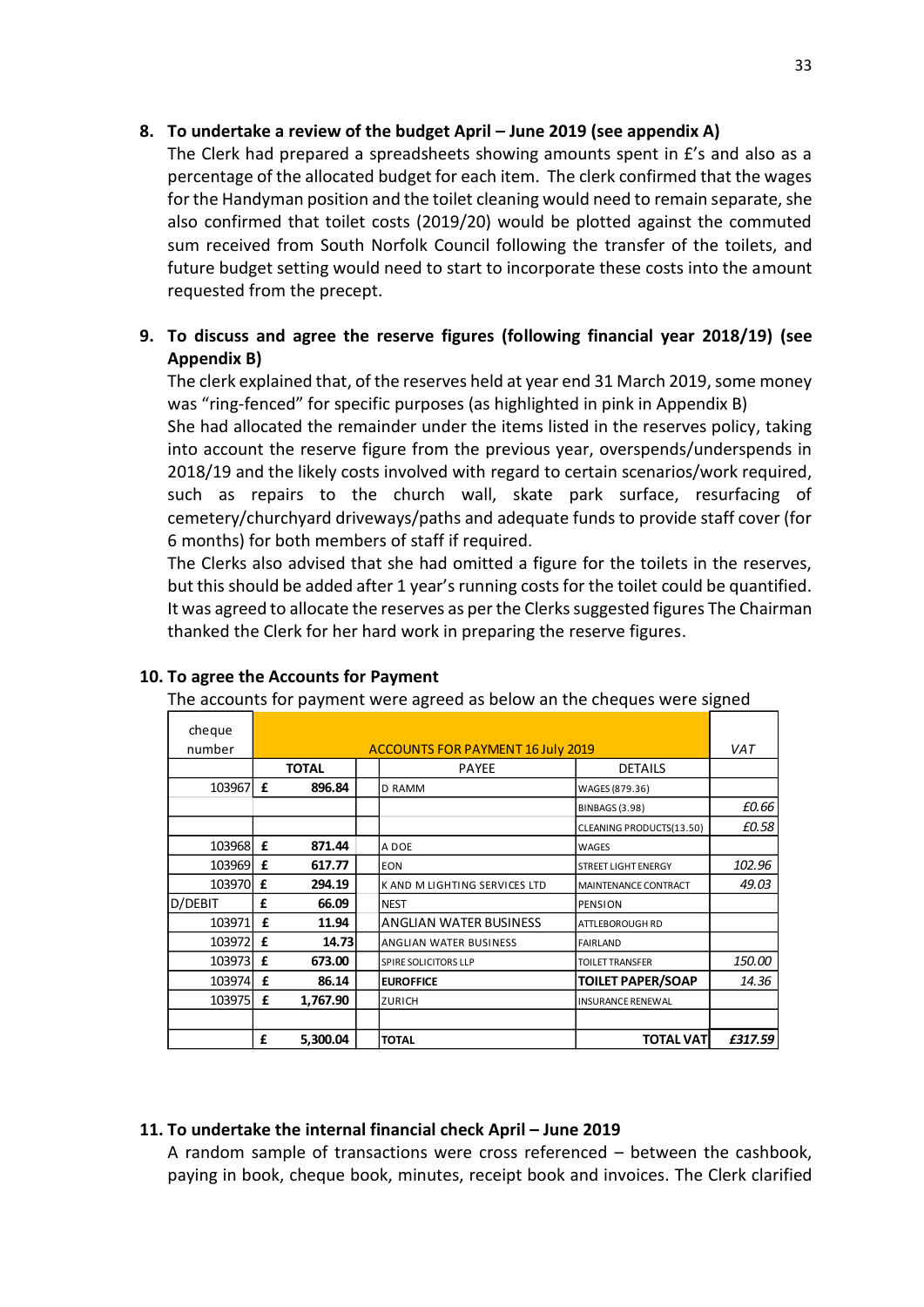that an error on a cheque stub was due to transposing 2 figures, the cheque was written for the correct amount. No other errors were found.

**12. 'Exclusion of the Press and Public under the Public Bodies (Admission to Meetings) Act 1960 to discuss the following matters:'**

*The following agenda item requires references to staff and is therefore confidential.* There were no members of the public present.

## **13. To discuss the pension requirements for Hingham Town Council**

The Clerk explained that, as it was coming up to the three year anniversary since the Town Council had to undertake the auto enrolment duties, the Town Council now had a duty to re-enrol members of staff into the pension scheme.

The Meeting ended at 8.50pm

Signed ……………………………………………………………………… Chairman 19 November 2019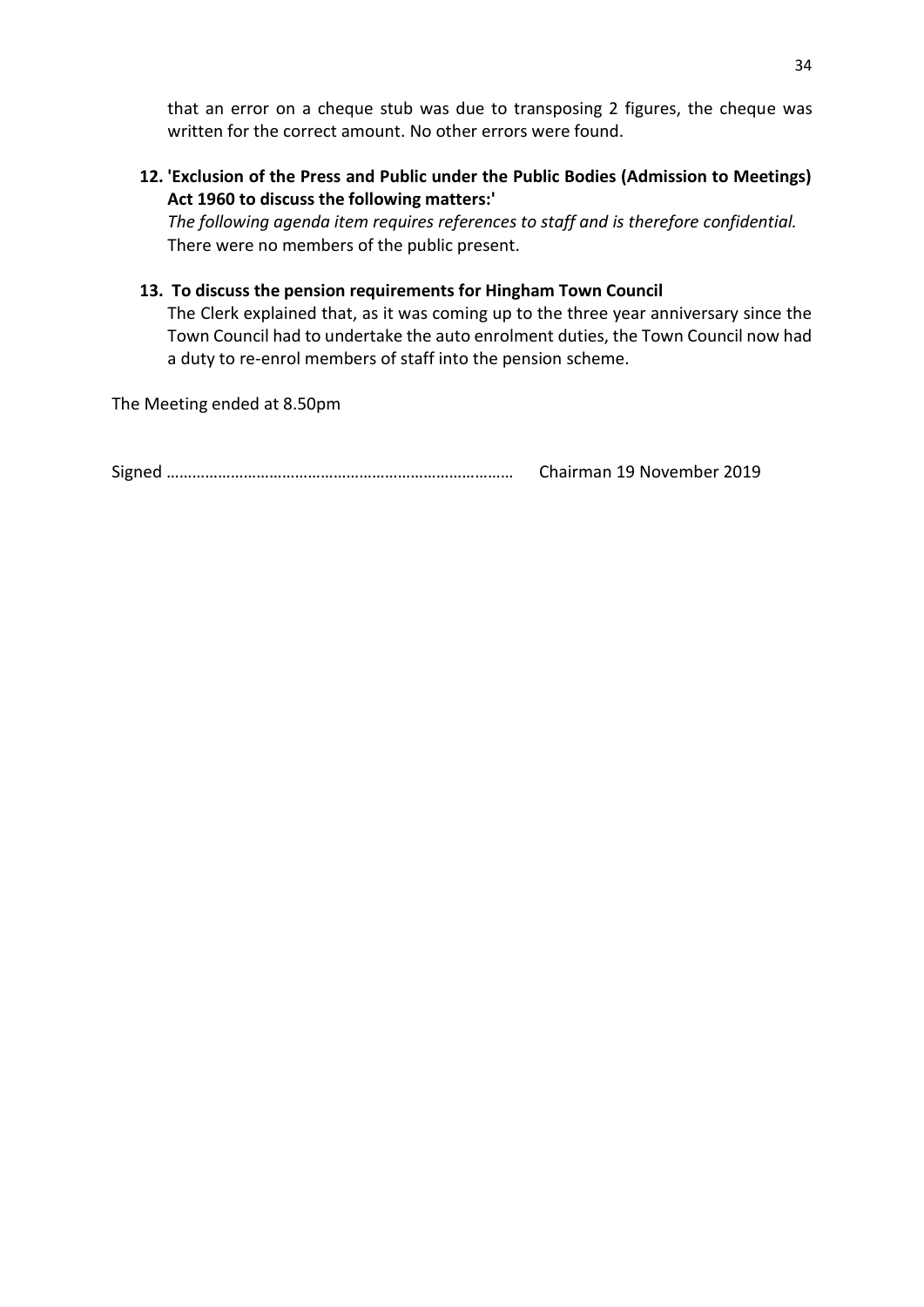|                 | 2019/20 Budget as agreed 02 January 2019                   |                 |                       |
|-----------------|------------------------------------------------------------|-----------------|-----------------------|
| % OF BUDGET     |                                                            |                 |                       |
| <b>RECEIVED</b> |                                                            | budget          |                       |
|                 | General income not including CIL and EVENTS or VAT REFUNDS |                 | <b>TOTAL RECEIVED</b> |
|                 | 50.00% Precept                                             | £67,000.00      | £33,500.00            |
|                 | Interest                                                   | £100.00         | £105.23               |
|                 | 35.71% Cemetery charges                                    | £3,500.00       | £1,250.00             |
|                 | 0.00% HPFA rent                                            | £100.00         | £0.00                 |
|                 | <b>Rent from Fair</b>                                      | £0.00           | £0.00                 |
|                 | Fee from SNC for cleaning toilets f                        | £3,427.00 $n/a$ |                       |
|                 | 0.00% Fee from NCC for grasscutting                        | £3,619.29       | £0.00                 |
|                 |                                                            |                 |                       |
| 44.83%          | <b>BUDGET TOTAL</b>                                        | £77,746.29      | £34,855.23            |
|                 |                                                            |                 |                       |
|                 | other ad hoc income -                                      |                 |                       |
|                 | <b>VAT RECLAIM</b>                                         |                 | £0.00                 |
|                 | <b>CIL</b>                                                 |                 | £1,208.62             |
|                 | <b>NCC - COMMMUNTY CAR</b>                                 |                 | £180.00               |
|                 | CBF INVESTMENT 132001129S                                  |                 | £8.93                 |
|                 | <b>EVENTS</b>                                              |                 | £0.00                 |
|                 | HINGHAM SOC - TREES                                        |                 | £80.97                |
|                 | SND 2018/19 TOILET CLEANING                                |                 | £3,426.96             |
|                 | NCC 2018.19 GRASS CUTTING                                  |                 | £3,746.48             |
|                 | <b>OVERALL TOTAL RECEIVED</b>                              | £43,507.19      |                       |
|                 |                                                            |                 |                       |

Appendix A – Budget Monitoring April – September 2019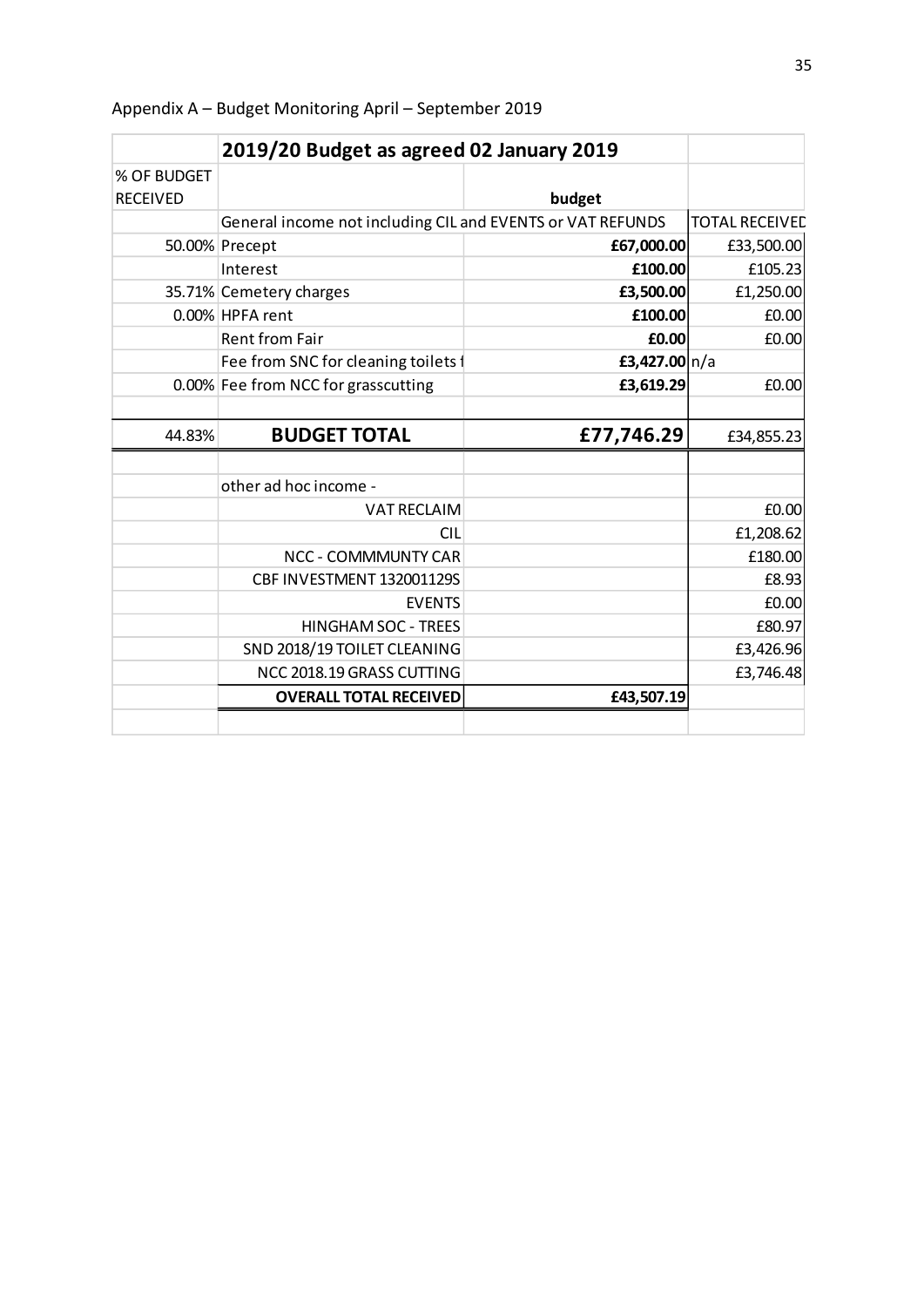| % OF BUDGET    | General projected expenditure not including CIL, CAPITAL, |                    |                 |            |                 |
|----------------|-----------------------------------------------------------|--------------------|-----------------|------------|-----------------|
| <b>SPENT</b>   | <b>EVENTS or RESERVES</b>                                 |                    |                 |            |                 |
|                |                                                           |                    | <b>NET</b>      | <b>VAT</b> | <b>TOTAL</b>    |
| 12.30%         | Contingency                                               | £5,000.00          | £614.99         | £123.01    | £738.00         |
|                | <b>Footway lighting</b>                                   |                    |                 |            |                 |
|                | 21.55% Energy                                             | £7,000.00          | £1,508.43       | £301.68    | £1,810.11       |
|                | 18.39% Maintenance                                        | £4,000.00          | £735.48         | £147.09    | £882.57         |
|                | 0.00% Repairs                                             | £1,000.00          | £0.00           |            | £0.00           |
|                | 17.93% Replacements                                       | £3,000.00          | £538.00         | £107.60    | £645.60         |
|                |                                                           |                    |                 |            |                 |
| 18.55%         | <b>TOTAL</b>                                              | £15,000.00         | £2,781.91       | £556.37    | £3,338.28       |
|                | <b>Open spaces</b>                                        |                    |                 |            |                 |
|                | 22.69% Handyman salary                                    | £7,500.00          | £1,701.92       |            | £1,701.92       |
|                | 22.48% Grasscutting                                       | £11,000.00         | £2,472.75       | £494.54    | £2,967.29       |
|                | 2.02% Trees, ditches                                      | £4,000.00          | £80.97          |            | £80.97          |
|                | 22.23% Maintenance/equipment                              | £100.00            | £22.23          | £1.64      | £23.87          |
|                | 0.00% Church Yard repairs/Maintenance                     | £500.00            | £0.00           |            | £0.00           |
|                | 0.00% Cemetery refurbishment                              | £300.00            | £0.00           |            | £0.00           |
|                | 18.00% Cemetery / memorial repairs                        | £1,000.00          | £180.00         |            | £180.00         |
|                | 0.00% Skatepark                                           | £100.00            | £0.00           |            | £0.00           |
|                | 0.00% Church Lights                                       | £60.00             | £0.00           |            | £0.00           |
| $0.00\%$ signs |                                                           | £200.00            | £0.00           |            | £0.00           |
| 18.00%         | <b>TOTAL</b>                                              | £24,760.00         | £4,457.87       | £496.18    | £4,954.05       |
|                | <b>Amenities</b>                                          |                    |                 |            |                 |
|                | Church clock repairs,                                     |                    |                 |            |                 |
| 0.00%          | maintenance                                               | £500.00            | £0.00           |            | £0.00           |
|                | 0.00% Bus shelters                                        | £2,000.00          | £0.00           |            | £0.00           |
|                | 0.00% Community car scheme                                | £2,500.00          | £0.00           |            | £0.00           |
|                | 0.00% Christmas tree, lights                              | £300.00            | £0.00           |            | £0.00           |
|                | Town sign                                                 | £0.00              | £0.00           |            | £0.00           |
| 41.10%         | Toilet cleaning products/ holiday                         |                    |                 |            |                 |
|                | cover                                                     | £569.00            | £233.85         | £31.99     | £265.84         |
|                | 25.77% Toilet cleaning salary                             | £2,858.00          | £736.47         |            | £736.47         |
| 17.88%         | Rates, cemetery, water inc                                |                    |                 |            |                 |
|                | fairland stand pipe<br>0.00% Dog bin emptying             | £140.00<br>£600.00 | £25.03<br>£0.00 |            | £25.03<br>£0.00 |
|                | replacement bins                                          |                    |                 |            |                 |
| 0.00%          | (dog/litter/grit)                                         | £200.00            | £0.00           |            | £0.00           |
|                |                                                           |                    |                 |            |                 |
| 10.30%         | <b>TOTAL</b>                                              |                    |                 |            |                 |
|                |                                                           | £9,667.00          | £995.35         | £31.99     | £1,027.34       |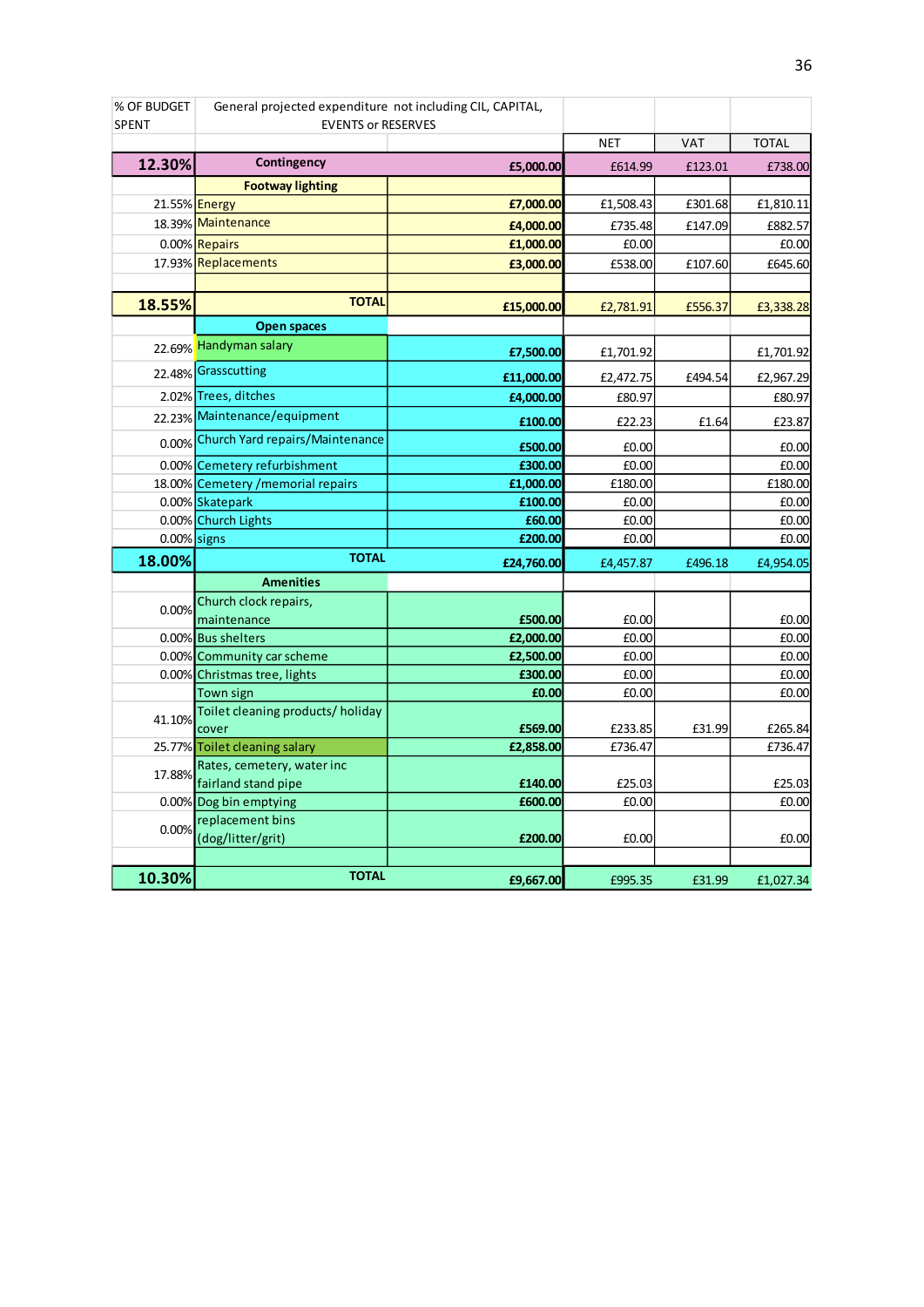|              | <b>Administration</b>            |            |                     |           |                                                                  |
|--------------|----------------------------------|------------|---------------------|-----------|------------------------------------------------------------------|
|              | 24.38% Clerk's salary            | £12,700.00 | £3,096.00           |           | £3,096.00                                                        |
|              | 100.00% website                  | £35.00     | £35.00              |           | £35.00                                                           |
|              | 5.76% Stationery, post, phone    | £200.00    | £11.52              |           | £11.52                                                           |
|              | 100.00% Chair's allowance        | £374.00    | £374.00             |           | £374.00                                                          |
|              | 20.41% NI-employers contribution | £600.00    | £122.46             |           | £122.46                                                          |
|              | 2.39% Insurance                  | £2,000.00  | £47.82              |           | £47.82                                                           |
|              | 0.00% storage room hire          | £250.00    | £0.00               |           | £0.00                                                            |
|              | 16.67% Hall hire                 | £450.00    | £75.00              |           | £75.00                                                           |
|              | 54.39% Subs/training             | £750.00    | £407.93             |           | £407.93                                                          |
| 21.88% Audit |                                  | £600.00    | £131.25             |           | £131.25                                                          |
|              | 0.00% Advertising/publicity      | £800.00    | £0.00               |           | £0.00                                                            |
|              | 0.00% Elections                  | £800.00    | £0.00               |           | £0.00                                                            |
|              | 66.67% Payroll admin fees        | £120.00    | £80.00              |           | £80.00                                                           |
|              | Printing costs lease and metered |            |                     |           |                                                                  |
| 22.18%       | printing)                        | £650.00    | £144.19             | £124.78   | £268.97                                                          |
|              | 18.88% PENSION                   | £150.00    | £28.32              |           | £28.32                                                           |
|              | <b>CLERKS ALLOWANCE</b>          |            |                     |           |                                                                  |
| 100.00%      | <b>HEATING/ELEC ETC</b>          | £216.00    | £216.00             |           | £216.00                                                          |
| 23.05%       | <b>TOTAL</b>                     | £20,695.00 | £4,769.49           | £124.78   | £4,894.27                                                        |
|              | <b>Grants and Donations</b>      |            |                     |           |                                                                  |
| 0.00%        |                                  | £2,000.00  | £0.00               |           | £0.00                                                            |
|              |                                  |            |                     |           |                                                                  |
|              | <b>TOTAL</b>                     |            |                     |           |                                                                  |
| 0.00%        |                                  | £2,000.00  | £0.00               | £0.00     | £0.00                                                            |
|              | <b>S137</b>                      |            |                     |           |                                                                  |
|              | 0.00% general                    | £100.00    | £0.00               |           | £0.00                                                            |
|              | 0.00% Automated Defibrillator    | £200.00    | £0.00               |           | £0.00                                                            |
|              |                                  |            |                     |           |                                                                  |
| 0.00%        | <b>TOTAL</b>                     | £300.00    | £0.00               | £0.00     | £0.00                                                            |
|              |                                  |            |                     |           |                                                                  |
| 17.59%       | <b>TOTAL</b>                     | £77,422.00 | £13,619.61          | £1,332.33 | £14,951.94                                                       |
|              |                                  |            |                     |           |                                                                  |
|              |                                  |            | <b>NET</b>          | VAT       | <b>TOTAL</b>                                                     |
|              | OTHER - NOT PART OF THE BUDGET   |            |                     |           |                                                                  |
|              |                                  |            | £0.00               |           | £4,676.00                                                        |
|              | <b>CIL</b>                       |            | £0.00               |           | £0.00                                                            |
|              | <b>DRIVEWAY</b>                  |            | £23,380.00          | £4,676.00 | £28,056.00                                                       |
|              | <b>SKATEPARK</b>                 |            | £3,435.00           |           | £3,435.00                                                        |
|              |                                  |            | £0.00               |           | £0.00                                                            |
|              |                                  |            | £0.00               |           | £0.00                                                            |
|              |                                  |            | £0.00               |           | £0.00                                                            |
|              |                                  |            |                     |           |                                                                  |
|              |                                  |            |                     |           |                                                                  |
|              |                                  |            | £0.00               |           | £0.00                                                            |
|              | <b>EVENTS</b>                    |            | £0.00               |           | £0.00                                                            |
|              |                                  |            | £0.00               |           | £0.00                                                            |
|              |                                  |            | £0.00               |           | £0.00                                                            |
|              |                                  |            | £0.00               |           |                                                                  |
|              |                                  |            | £0.00               |           |                                                                  |
|              | <b>RESERVES</b>                  |            | £0.00               |           |                                                                  |
|              |                                  |            | £0.00               |           |                                                                  |
|              |                                  |            | £0.00               |           |                                                                  |
|              |                                  |            | £0.00<br>£26,815.00 | £4,676.00 | £0.00<br>£0.00<br>£0.00<br>£0.00<br>£0.00<br>£0.00<br>£36,167.00 |